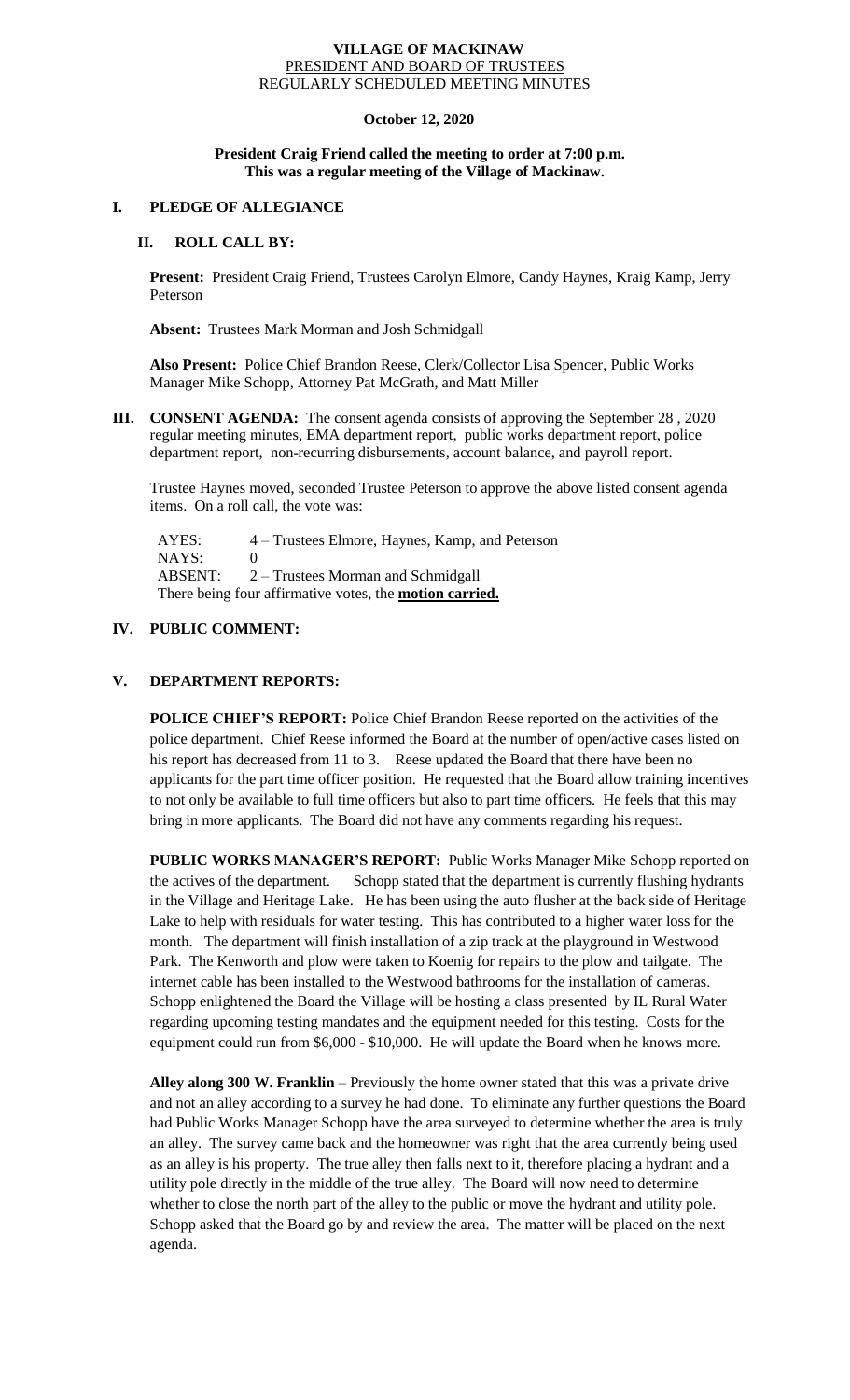### **CLERK'S REPORT:**

**Intergovernmental agreement with Tazewell County for 2021 animal & rabies control -** Trustee Elmore moved, seconded by Trustee Haynes to authorize President Friend to enter into an intergovernmental agreement with Tazewell County for animal & rabies control for 2021. The rate increased by 2% which will make the cost \$142.29 per month. This is the first increase for animal control services since 2014. On a roll call, the vote was:

 AYES: 4 – Trustees Elmore, Haynes, Kamp, and Peterson NAYS: 0 ABSENT: 2 – Trustees Morman and Schmidgall There being four affirmative votes, the **motion carried.**

**Grant awarded to the Village from Trees Forever from their Recover, Replant, & Restore program -** Clerk Spencer was pleased to announce that the Village received a grant from Trees Forever in the amount of \$472.94 for trees to plant at Westwood Park and Brock Lake. The grant is from their Recover, Replant, and Restore program. The Village will be planting 4 trees at Westwood Park and 4 trees at Brock Lake on October 24, 2020. This is a matching grant so all volunteer hours and eligible expenditures will be keep track of and submitted for the grant to be released.

#### **TREASURER'S REPORT:**

**Non-Recurring Bills -** Trustee Peterson moved, seconded Trustee Kamp to approve the nonrecurring bills. On a roll call, the vote was:

AYES: 4 – Trustees Elmore, Haynes, Kamp, and Peterson NAYS: 0 ABSENT: 2 – Trustees Morman and Schmidgall There being four affirmative votes, the **motion carried.**

**Investment Report –** Trustee Elmore moved, seconded by Trustee Haynes to approve the investment report showing the Village's investments and year to date interest earned on the accounts. On a roll call, the vote was:

 AYES: 4 – Trustees Elmore, Haynes, Kamp, and Peterson NAYS: 0 ABSENT: 2 – Trustees Morman and Schmidgall There being four affirmative votes, the **motion carried.**

### **VI. PRESIDENT'S REPORT:** none

### **VII. LOCAL LIQUOR CONTROL COMMISSIONER'S REPORT:**

 **Curb side pick-up service for alcohol purchase -** This item was tabled.

**Create new liquor class for grocery stores -** This item was tabled.

#### **VIII. TRUSTEES' REPORT:**

**Trees along the intersection of Leopold St. and Fast Ave. –** Trustee Kamp brought attention to the Public Works Manager that with weeds and trees it is sometimes difficult to see clearly at the intersection of Leopold St. and Fast Ave. Public Works Manger Schopp stated that he will look and see if the area can be cleared back some to correct the issue.

**Extend walking trail along Fast Ave to Heritage Lake subdivision –** Trustee Kamp began the discussion that he has spoken with Tim Weir regarding Heritage Lake request for assistance with extending the walking trail along Heritage Lake side of the road. Kamp stated that they working on applying for a grant which requires engineering plans of the project. Heritage Lake is asking for the Village to cover the engineering cost associated with the walking trail. Attorney McGrath brought the question to the Board on what type of engineering plans are required for the application and if the engineer needs to be one from Tazewell County due to the property being a Tazewell County right of way. Kamp will contact Tim Weir and find out more details of the grant application.